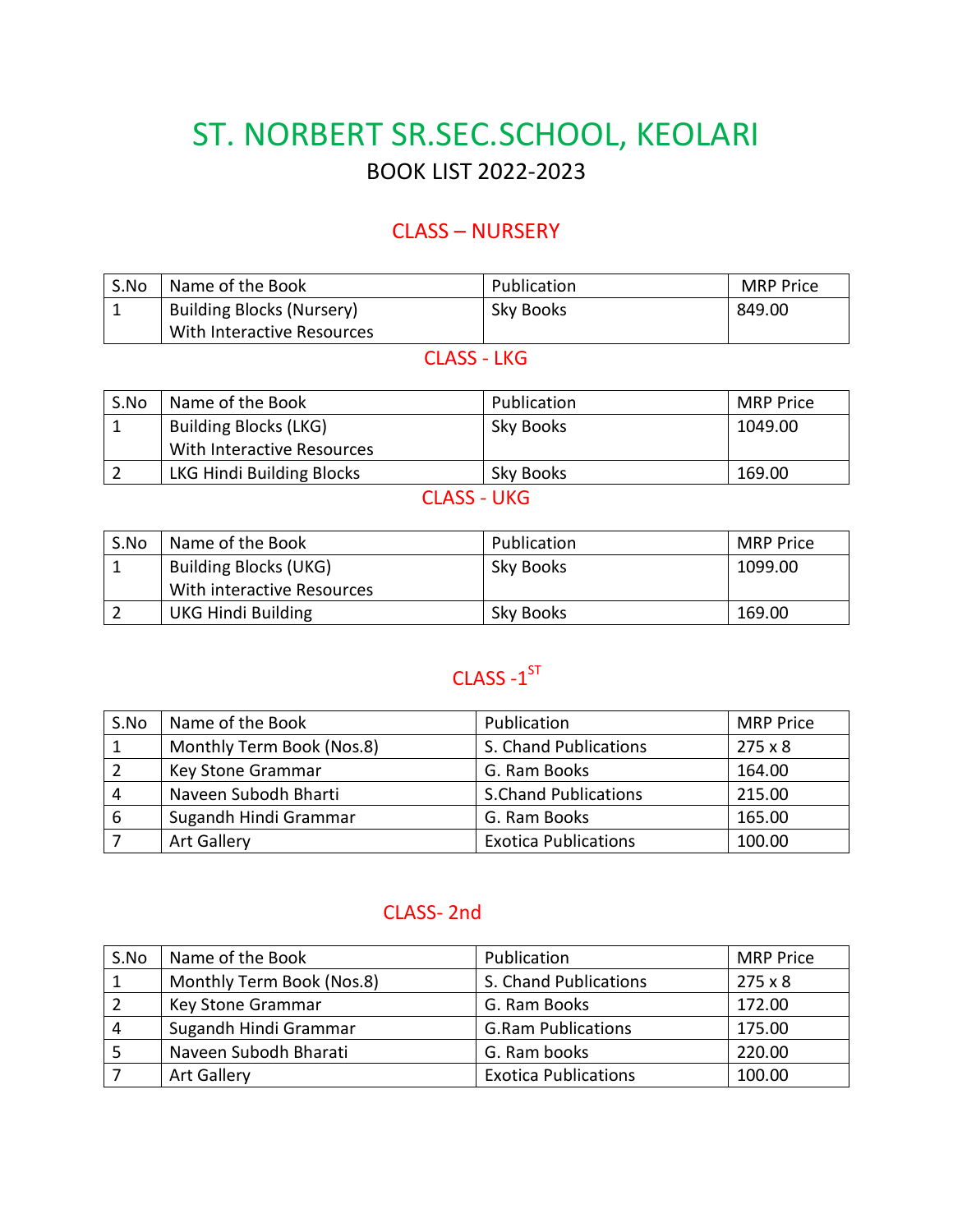## CLASS-3<sup>rd</sup>

| S.No | Name of the Book         | Publication                 | <b>MRP Price</b> |
|------|--------------------------|-----------------------------|------------------|
|      | Monthly Term Book(Nos.8) | S. Chand Publication        | $330 \times 8$   |
|      | Naveen Subodh Bharti     | <b>S.Chand Publications</b> | 220.00           |
|      | Key Stone Grammar        | <b>G.Ram Publications</b>   | 184.00           |
| 4    | Sugandh Hindi Grammar    | G. Ram books                | 195.00           |
|      | <b>Art Gallery</b>       | <b>Exotica Publishers</b>   | 100.00           |

### CLASS-4<sup>th</sup>

| S.No | Name of the Book         | Publication                 | <b>MRP Price</b> |
|------|--------------------------|-----------------------------|------------------|
|      | Monthly Term Book(Nos.8) | S. Chand Publications       | $330 \times 8$   |
|      | Naveen Subodh Bharati    | <b>S.Chand Publications</b> | 240.00           |
|      | Key Stone Grammar        | <b>G.Ram Publications</b>   | 196.00           |
| 4    | Sugandh Hindi Grammar    | G. Ram Books                | 205.00           |
|      | <b>Art Gallery</b>       | Exotica Publishers          | 135.00           |

### CLASS-5<sup>th</sup>

| S.No | Name of the Book         | Publication                | <b>MRP Price</b> |
|------|--------------------------|----------------------------|------------------|
|      | Monthly Term Book(Nos.8) | S. Chand Publications      | $330 \times 8$   |
|      | Naveen Subodh Bharti     | <b>S.Chand Pubications</b> | 245.00           |
|      | Key Stone Grammar        | G.Ram Books                | 204.00           |
|      | Sugandh Hindi Grammar    | G. Ram Books               | 215.00           |
|      | <b>Art Gallery</b>       | <b>Exotica Publishers</b>  | 155.00           |

## CLASS-6<sup>th</sup>

| S.No           | Name of the Book                     | Publication                 | <b>MRP Price</b> |
|----------------|--------------------------------------|-----------------------------|------------------|
| 1              | The English Cruise                   | <b>S.Chand Pubishers</b>    | 415.00           |
| $\overline{2}$ | Key Stone Grammar                    | G.Ram Books                 | 224.00           |
| 3              | <b>Unified Mathematics</b>           | G. Ram Books                | 395.00           |
| 4              | <b>Wonder Science</b>                | <b>S.Chand Publishers</b>   | 320.00           |
| 5              | <b>Awareness Social Science</b>      | S. Chand School             | 395.00           |
| 6              | InfoZone Computer Science For Senior | G. Ram Books                | 348.00           |
| 7              | Grooming Knowledge                   | <b>Exotica Publication</b>  | 190.00           |
| 8              | A Better You                         | G.Ram Books                 | 284.00           |
| 9              | Subodh Bharati                       | <b>S.Chand Publications</b> | 255.00           |
| 10             | Sugandh Hindi Grammar                | G.Ram Books                 | 225.00           |
| 11             | Sanskrit                             | Sangam Books                | 185.00           |
| 12             | <b>Art Gallery</b>                   | <b>Exotica Publishers</b>   | 180.00           |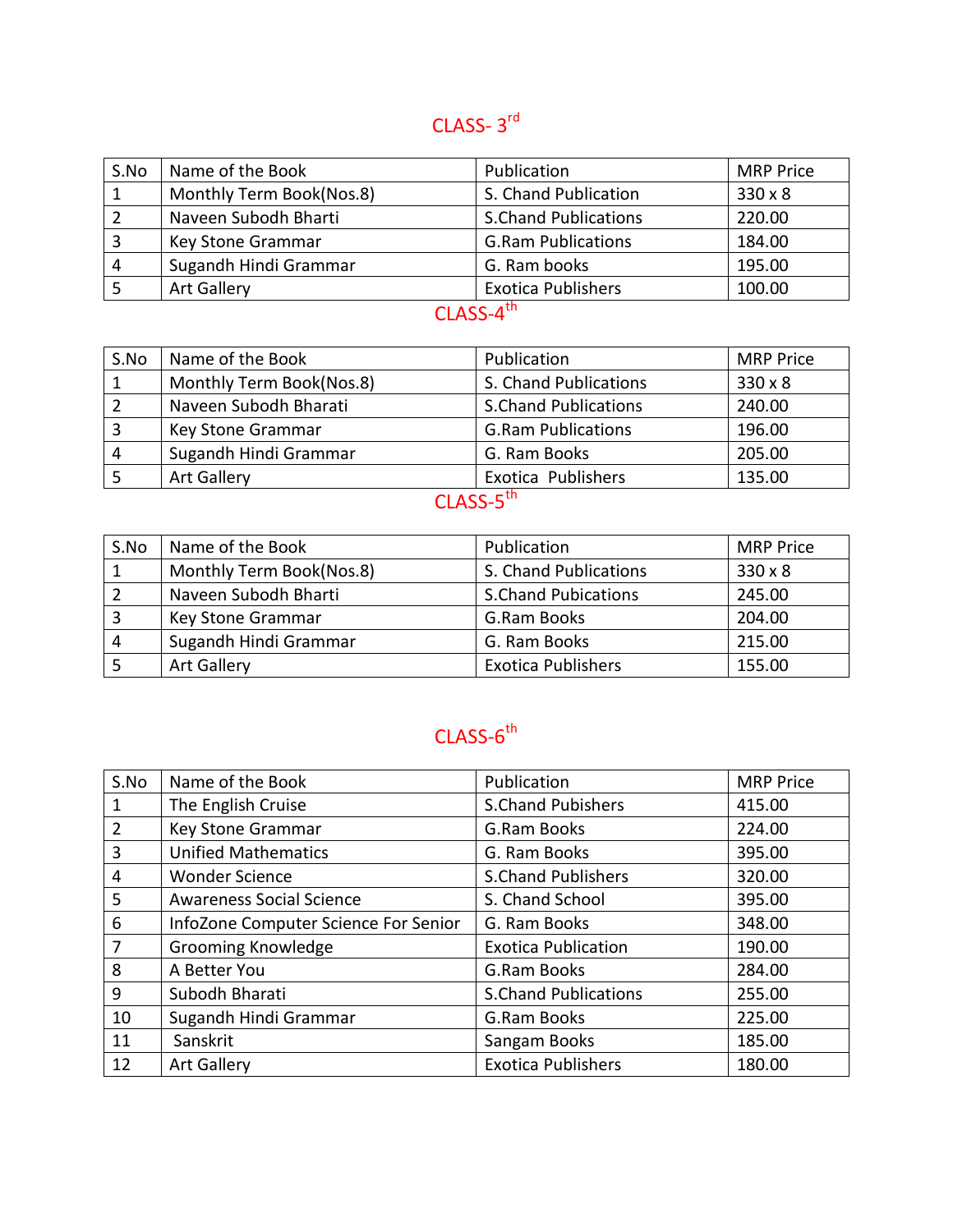### **CLASS-7<sup>th</sup>**

| S.No           | Name of the Book                | Publication                 | <b>MRP Price</b> |
|----------------|---------------------------------|-----------------------------|------------------|
|                | The English Cruise              | <b>S.Chand Publications</b> | 435.00           |
| $\overline{2}$ | Key Stone Grammar               | G.Ram Books                 | 224.00           |
| 3              | <b>Unified Mathematics</b>      | G. Ram Books                | 395.00           |
| 4              | <b>Wonder Science</b>           | <b>S.Chand Publications</b> | 345.00           |
| 5              | <b>Awareness Social Science</b> | S. Chand School             | 405.00           |
| 6              | <b>InfoZone Computers</b>       | G. Ram Books                | 356.00           |
| 7              | Naveen Subodh Hindi             | S.Chand Publication         | 265.00           |
| 8              | Sugandh Hindi Grammar           | G.Ram Books                 | 235.00           |
| 9              | A Better You                    | G.Ram Books                 | 284.00           |
| 10             | Sanskrit                        | Sangam Books                | 195.00           |
| 11             | Grooming knowledge              | <b>Exotica Publishers</b>   | 195.00           |
| 12             | <b>Art Gallery</b>              | <b>Exotica Publishers</b>   | 175.00           |

### **CLASS-8<sup>th</sup>**

| S.No           | Name of the Book                | Publication                 | <b>MRP Price</b> |
|----------------|---------------------------------|-----------------------------|------------------|
| 1              | The English Cruise              | <b>Blackie ELT Books</b>    | 440.00           |
| $\overline{2}$ | Key Stone Grammar               | G.Ram Books                 | 224.00           |
| 3              | <b>Unified Mathematics</b>      | G. Ram Books                | 395.00           |
| 4              | <b>Wonder Science</b>           | <b>S.Chand Publications</b> | 355.00           |
| 5              | <b>Awareness Social Science</b> | S. Chand School             | 425.00           |
| 6              | InfoZone Computers              | G. Ram Books                | 368.00           |
| 7              | Grooming Knowledge              | <b>Exotica Publication</b>  | 195.00           |
| 8              | A Better You                    | <b>G.Ram Publications</b>   | 284.00           |
| 9              | Naveen Subodh Hindi             | <b>S.Chand Publications</b> | 285.00           |
| 10             | Sugandh Hindi Grammar           | <b>G.Ram Publications</b>   | 245.00           |
| 11             | Sanskrit                        |                             | 205.00           |
| 12             | <b>Art Gallery</b>              | Exotica Publishers          | 195.00           |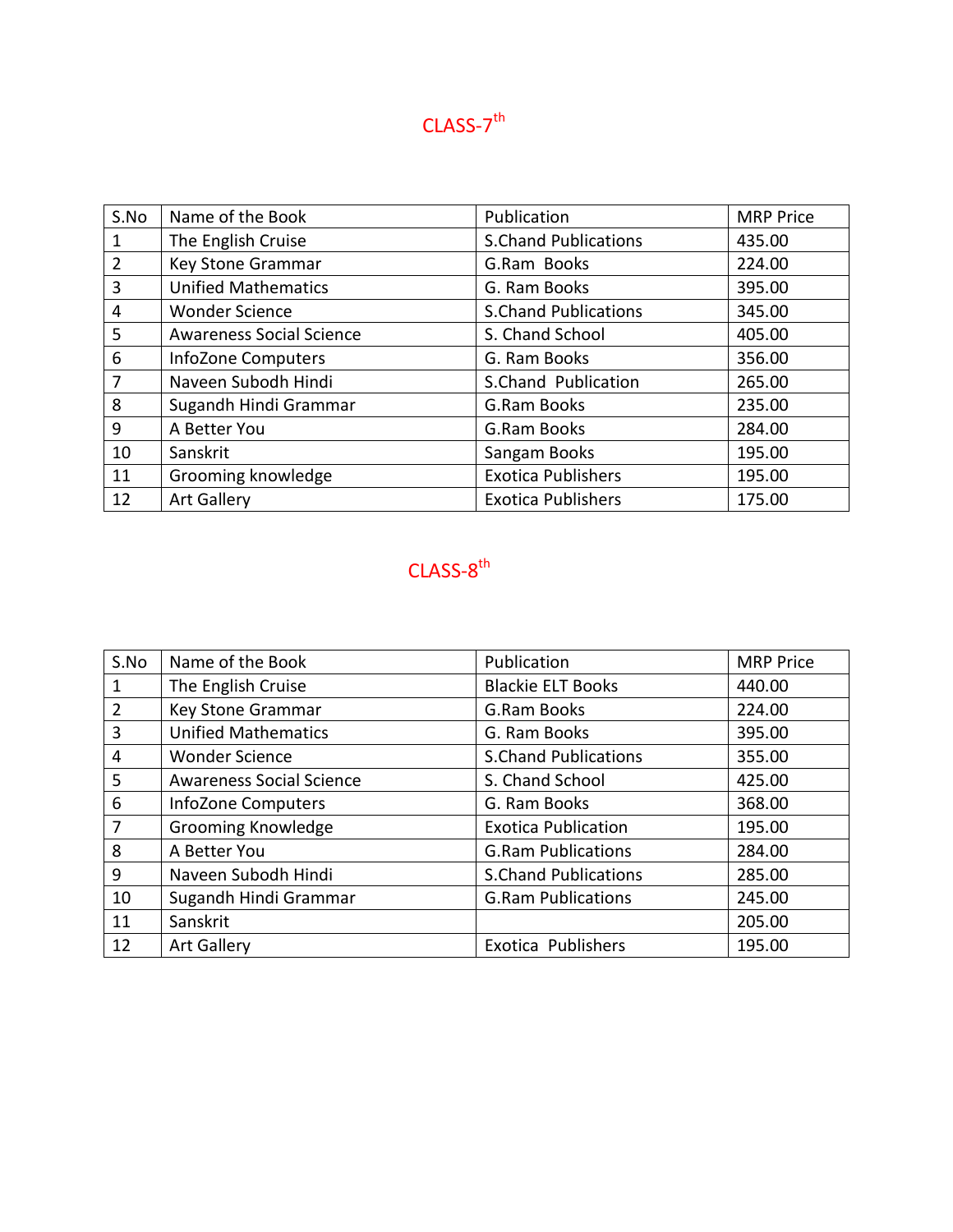#### $\mathsf{CLASS}\, \text{-}\, \mathsf{9}^\mathsf{th}$

| S.No           | Name of the Book                                | Publication        | Price  |
|----------------|-------------------------------------------------|--------------------|--------|
| $\mathbf{1}$   | <b>English</b>                                  |                    |        |
|                | 1. Beehive (Textbook in English)                | <b>NCERT</b>       |        |
|                | 2. Moments (Supplementary Reader)               | <b>NCERT</b>       |        |
|                | 3. Language & Literature Practice worksheets    | G.Ram Books, Delhi | 415.00 |
| $\overline{2}$ | Hindi                                           |                    |        |
|                | 1. स्पर्श भाग 1                                 | <b>NCERT</b>       |        |
|                | 2. संचयन भाग 1                                  | <b>NCERT</b>       |        |
| 3              | <b>Social Science</b>                           |                    |        |
|                | 1. Economics                                    | <b>NCERT</b>       |        |
|                | 2. Contemporary India – I (Geography)           | <b>NCERT</b>       |        |
|                | 3. Democratic Politics - I (Politics)           | <b>NCERT</b>       |        |
|                | 4. India and the Contemporary World - (History) |                    |        |
|                |                                                 | <b>NCERT</b>       |        |
| 4              | <b>Mathematics</b>                              |                    |        |
|                | <b>Textbooks for Class IX</b>                   | <b>NCERT</b>       |        |
| 5              | Science                                         |                    |        |
|                | <b>Textbook for Class IX</b>                    | <b>NCERT</b>       |        |
| 6              | <b>Information Technology</b><br>.th            | G.Ram Books, Delhi | 495.00 |

#### $CLASS-10<sup>th</sup>$

| S.No           | Name of the Book                             | Publication        | Price  |
|----------------|----------------------------------------------|--------------------|--------|
| 1              | English                                      |                    |        |
|                | 1. First Flight (Textbook)                   | <b>NCERT</b>       |        |
|                | 2. Footprints without Feet (Supplementary)   | <b>NCERT</b>       |        |
|                | 3. Language & Literature Practice worksheets | G.Ram Books, Delhi | 415.00 |
| $\overline{2}$ | Hindi                                        |                    |        |
|                | <u>1. स्पर्श भाग 2</u>                       | <b>NCERT</b>       |        |
|                | 2. संचयन भाग 2                               | <b>NCERT</b>       |        |
| 3              | <b>Social Science</b>                        |                    |        |
|                | 1. Understanding Economic Development        |                    |        |
|                | (Economics)                                  | <b>NCERT</b>       |        |
|                | 2. Contemporary India - II (Geography)       | <b>NCERT</b>       |        |
|                | 3. Democratic Politics - II (Politics)       | <b>NCERT</b>       |        |
|                | 4.India and the Contemporary World -II       |                    |        |
|                | (History)                                    | <b>NCERT</b>       |        |
| 4              | <b>Mathematics</b>                           |                    |        |
|                | (Textbook for Class X                        | <b>NCERT</b>       |        |
| 5              | Science                                      |                    |        |